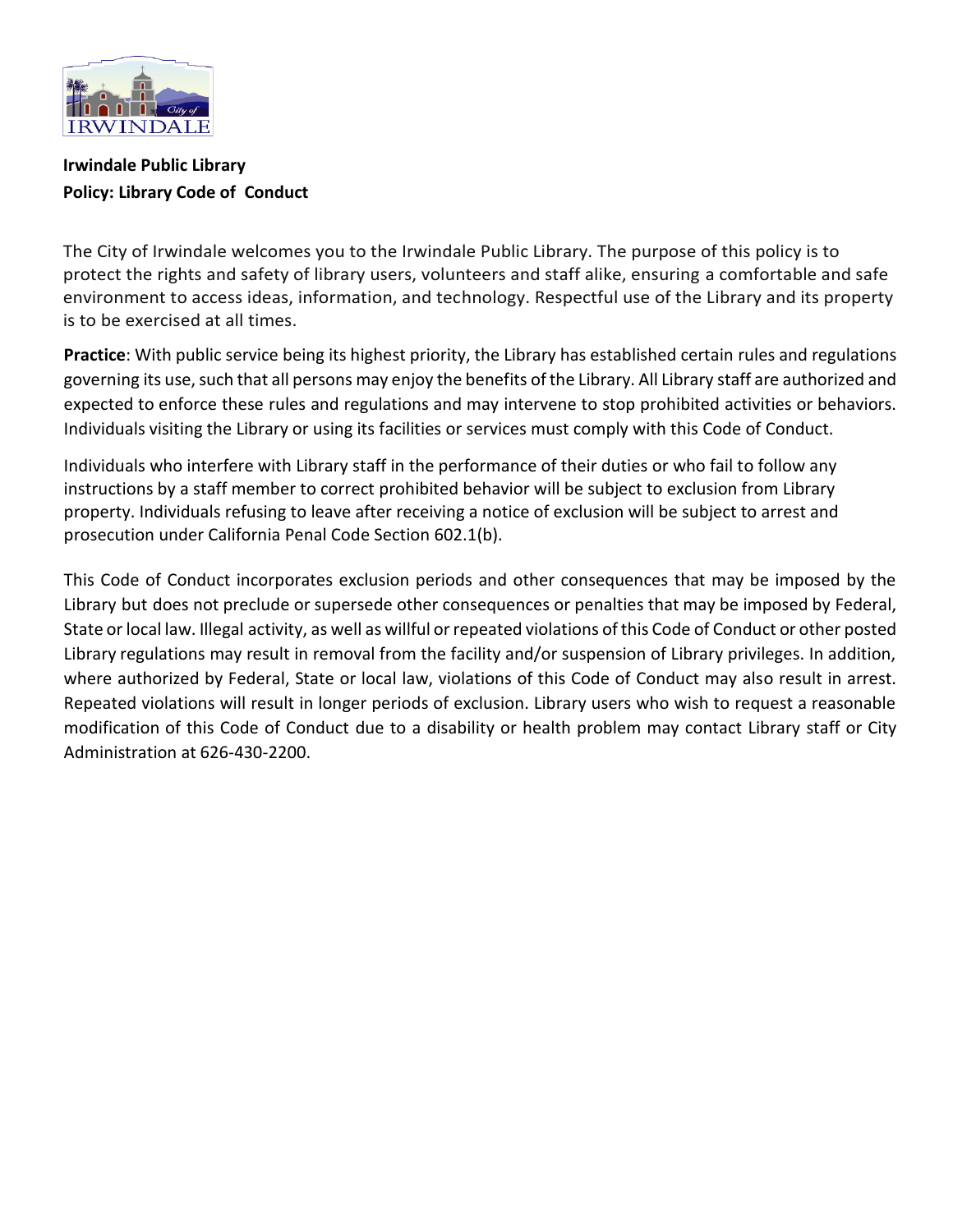## **TO ENSURE ACCESS TO LIBRARY SERVICES AND FOR THE SAFETY OF ALL USERS, THE FOLLOWING BEHAVIORS ARE PROHIBITED ON LIBRARY PROPERTY.**

| <b>Level One</b><br><b>Minor Violations</b> |                                                                                                                                                                                                                                                | <b>Consequences (Exclusion Period)</b>     |                         |                         |
|---------------------------------------------|------------------------------------------------------------------------------------------------------------------------------------------------------------------------------------------------------------------------------------------------|--------------------------------------------|-------------------------|-------------------------|
|                                             |                                                                                                                                                                                                                                                | 1 <sup>st</sup> Offense                    | 2 <sup>nd</sup> Offense | 3 <sup>rd</sup> Offense |
| $\mathbf{1}$                                | Entering the Library without clothing covering the upper and<br>lower body or without shoes or other footwear.                                                                                                                                 |                                            |                         |                         |
| $\overline{2}$                              | Making any loud or disruptive noise, including the disruptive<br>use of personal electronic devices.                                                                                                                                           | <b>Verbal warning</b><br>only-Library user | 1 Day                   | 7 Days                  |
| 3                                           | Eating or drinking in the Library, with the exception of<br>non-alcoholic beverages in a bottle with secure top.                                                                                                                               | may correct or<br>leave                    |                         |                         |
| 4                                           | Monopolizing Library space, seating, tables, or equipment<br>to the exclusion of other patrons or staff. Occupying more<br>than one space during peak times of Library use.                                                                    |                                            |                         |                         |
| 5                                           | Exiting the building with Library materials or taking Library<br>materials into a restroom prior to check out.                                                                                                                                 |                                            |                         |                         |
| 6                                           | Using tobacco, tobacco products, or vaping devices in any<br>form in the Library or within 20 feet of any entryway into the<br>Library.                                                                                                        |                                            |                         |                         |
| 7                                           | Soliciting, petitioning, distributing written materials or<br>canvassing for any purpose within the Library building.                                                                                                                          |                                            |                         |                         |
| 8                                           | Blocking Library entrance areas, aisles or interfering with the<br>free flow of pedestrian traffic in such areas. Large objects<br>such as carts or luggage may not be brought into the Library.                                               |                                            |                         |                         |
| 9                                           | Leaving packages, backpacks, or any other personal items<br>unattended for more than 15 minutes. Materials left longer<br>than time limit may be removed by staff. The Library is not<br>responsible for the loss of any personal possessions. |                                            |                         |                         |
| 10                                          | Panhandling, selling or soliciting anything within the Library<br>or using the Library facility to conduct a business or provide<br>client services without prior permission from the City<br>Librarian.                                       |                                            |                         |                         |
| 11                                          | Using Library facilities for bathing, shaving, washing<br>hair, changing or laundering clothing.                                                                                                                                               |                                            |                         |                         |
| 12                                          | Emitting pervasive odors including, but not limited to, odors<br>caused by food, drink, hygiene, perfume or cologne, that<br>disturb others or damage Library property.                                                                        |                                            |                         |                         |
| 13                                          | Fraudulently using another Library patron's library card<br>and/or account number for any purpose, including to reserve<br>computers.                                                                                                          |                                            |                         |                         |
| 14                                          | Failing to comply with a staff request to cease a behavior<br>that interferes with the effective operation of the Library.                                                                                                                     |                                            |                         |                         |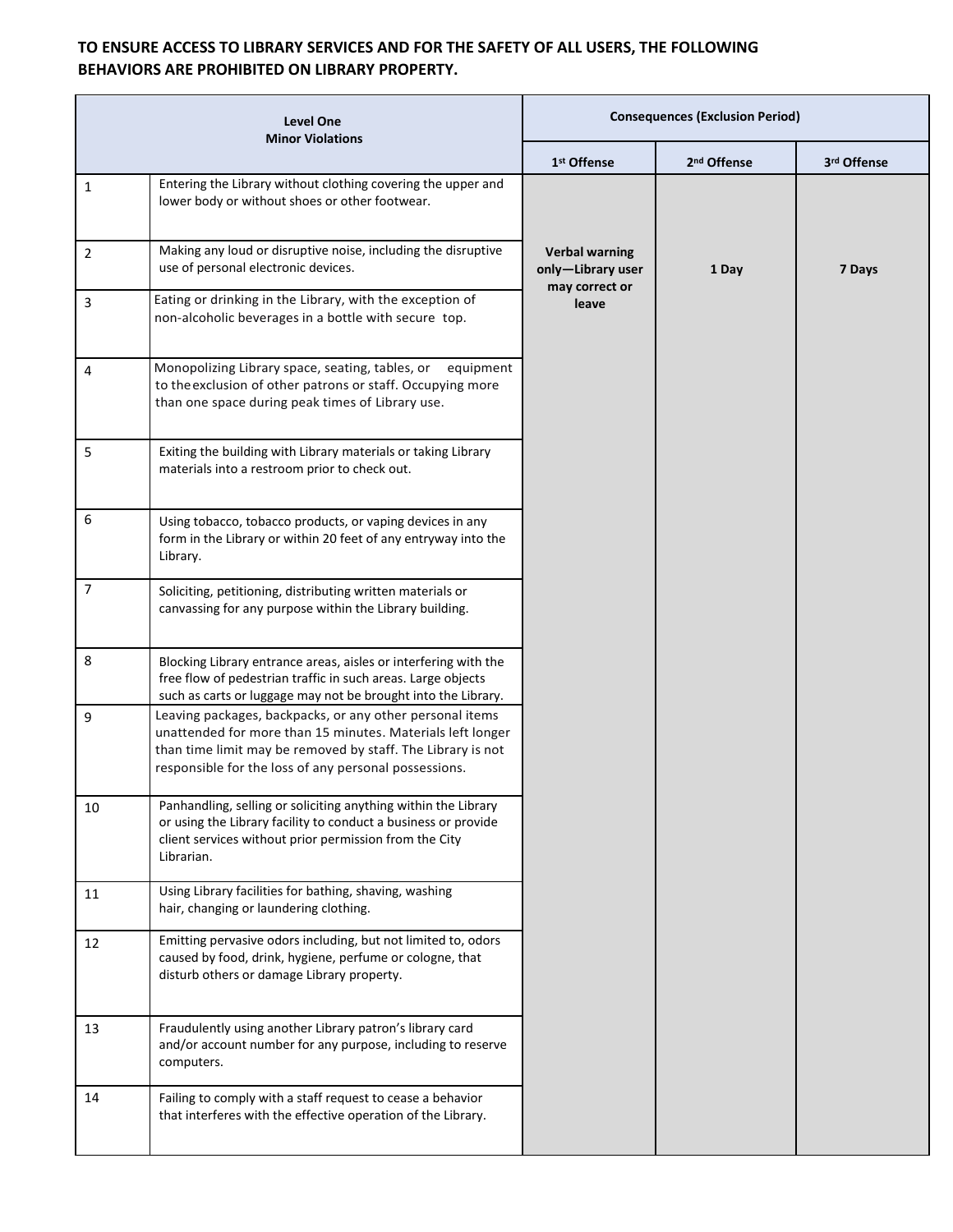| 15 | The Library's Public Computer Use and Internet Policy must be<br>agreed to electronically prior to the commencement of use.<br>In addition to this policy, Library users agree to abide by the<br>following rules for any device, personal or otherwise, while in<br>the Library:<br>Stop viewing an internet site if staff determines<br>$\bullet$<br>that the site may create a hostile environment<br>for staff or patrons.<br>Not access sites that are inappropriate for minors if<br>the user's device may be visible to minors.<br>Not view, print, upload, download or<br>otherwise access material unlawfully.<br>Not intercept or receive data not<br>specifically intended for you. | <b>Verbal warning</b><br>only-Library user<br>may correct or<br>leave    | 1 Day | 7 Days |
|----|------------------------------------------------------------------------------------------------------------------------------------------------------------------------------------------------------------------------------------------------------------------------------------------------------------------------------------------------------------------------------------------------------------------------------------------------------------------------------------------------------------------------------------------------------------------------------------------------------------------------------------------------------------------------------------------------|--------------------------------------------------------------------------|-------|--------|
| 16 | Refusing to leave building during an emergency<br>evacuation or drill.                                                                                                                                                                                                                                                                                                                                                                                                                                                                                                                                                                                                                         |                                                                          |       |        |
| 17 | Manipulating or interfering with Irwindale Public Library<br>computers, catalogs, internet reservation system or print<br>management system.                                                                                                                                                                                                                                                                                                                                                                                                                                                                                                                                                   |                                                                          |       |        |
| 18 | Lying down or sleeping in the Library.                                                                                                                                                                                                                                                                                                                                                                                                                                                                                                                                                                                                                                                         |                                                                          |       |        |
| 19 | Verbal communication or non-verbal attention that is<br>willful, malicious, or repeated harassment.                                                                                                                                                                                                                                                                                                                                                                                                                                                                                                                                                                                            |                                                                          |       |        |
| 20 | Roller skates, scooters, skateboards or other similar<br>devices must not be used on Library property. Bicycles<br>may not be brought into the Library.                                                                                                                                                                                                                                                                                                                                                                                                                                                                                                                                        |                                                                          |       |        |
| 21 | Leaving a child under 9 years of age unattended. Minor<br>children visiting the Library are the responsibility of their<br>parents or guardians. The Library is not responsible for the<br>safety and supervision of minor children.<br>See the Library's Unattended Children Policy                                                                                                                                                                                                                                                                                                                                                                                                           | <b>Notify Supervisor and follow</b><br><b>Unattended Children Policy</b> |       |        |
| 22 | Bringing animals other than service animals into the Library.<br>Only service animals (and service animals in training) or<br>animals which are part of a Library program are permitted in<br>the Library.                                                                                                                                                                                                                                                                                                                                                                                                                                                                                     | Leave building; may return without pet.                                  |       |        |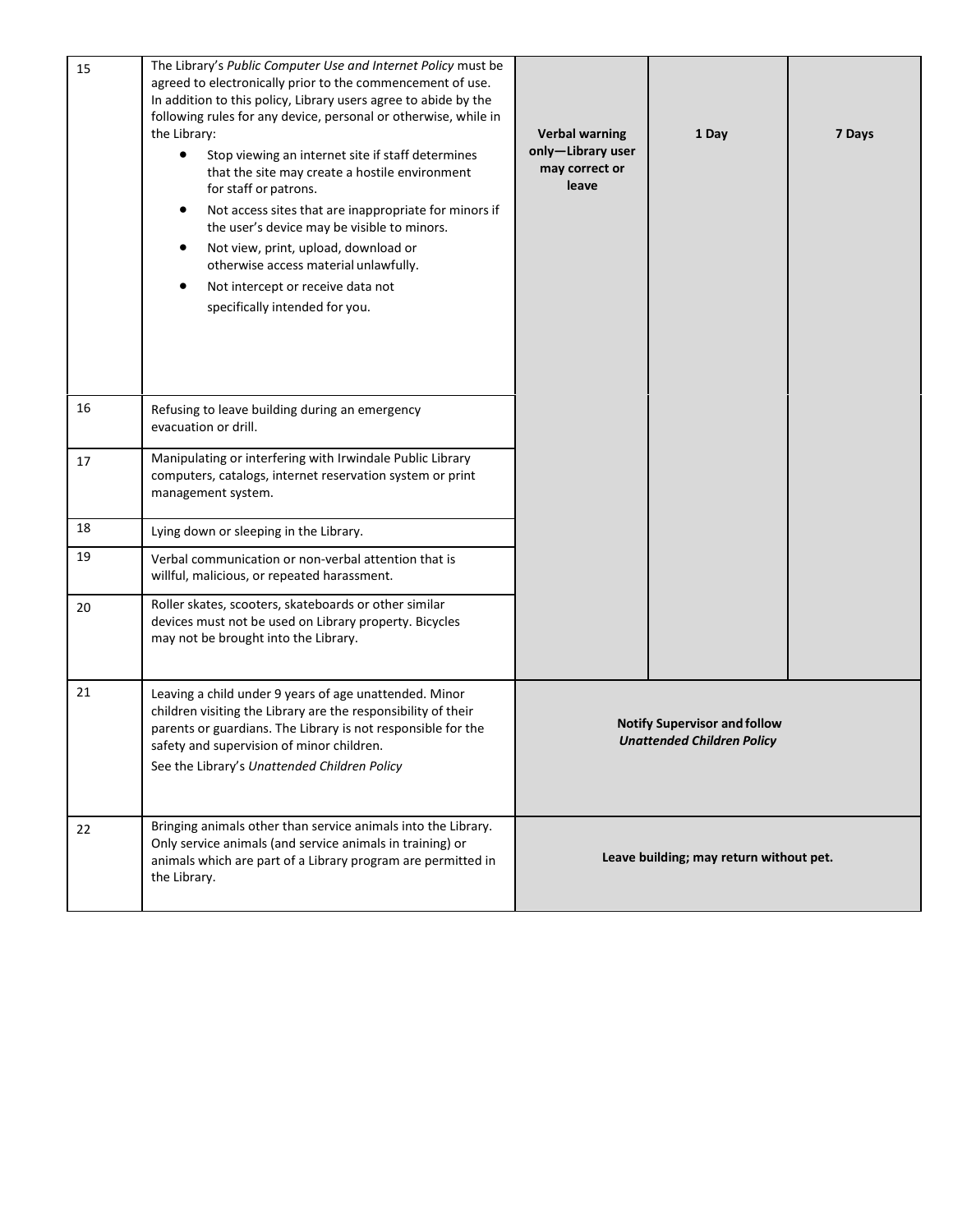| Level Two<br><b>Moderate Violations</b>        |                                                                                                                                                                                                                                                                                                                                                                 | <b>Consequences (Exclusion Period)</b>      |                                             |                                             |
|------------------------------------------------|-----------------------------------------------------------------------------------------------------------------------------------------------------------------------------------------------------------------------------------------------------------------------------------------------------------------------------------------------------------------|---------------------------------------------|---------------------------------------------|---------------------------------------------|
|                                                |                                                                                                                                                                                                                                                                                                                                                                 | 1 <sup>st</sup> Offense                     | 2 <sup>nd</sup> Offense                     | 3rd Offense                                 |
| 23                                             | Unauthorized presence in designated staff-only areas;<br>entering or remaining inside the Library before or after<br>posted hours of operation.                                                                                                                                                                                                                 |                                             |                                             |                                             |
| 24                                             | Intentionally clogging plumbing, or looking into an area<br>designed to provide privacy to a person using the area.                                                                                                                                                                                                                                             | 30 Days                                     | 90 Days                                     | 1 Year                                      |
| 25                                             | Exhibiting signs of or being under the influence of alcohol or<br>any controlled substance.                                                                                                                                                                                                                                                                     |                                             |                                             |                                             |
| 26                                             | Using obscene or threatening language or words otherwise<br>likely to provoke an immediate violent reaction.                                                                                                                                                                                                                                                    |                                             |                                             |                                             |
| 27                                             | Possessing, consuming, distributing, or selling, any alcoholic<br>beverage or controlled substance.                                                                                                                                                                                                                                                             |                                             |                                             |                                             |
| <b>Level Three</b><br><b>Severe Violations</b> |                                                                                                                                                                                                                                                                                                                                                                 | <b>Consequences (Exclusion Period)</b>      |                                             |                                             |
|                                                |                                                                                                                                                                                                                                                                                                                                                                 | 1 <sup>st</sup> Offense                     | 2 <sup>nd</sup> Offense                     | 3 <sup>rd</sup> Offense                     |
| 28                                             | Depositing bodily fluids or excrement on any Library<br>property, including, but not limited to, Library collections,<br>equipment, furnishings, walls and flooring.                                                                                                                                                                                            | Minimum 1<br>Year                           | Minimum 2<br>Years                          | <b>Minimum</b><br>3 Years                   |
| 29                                             | Engaging in any physical altercation.                                                                                                                                                                                                                                                                                                                           |                                             |                                             |                                             |
| 30                                             | Threatening or harassing Library users and/or staff by<br>exhibiting abusive or threatening behavior, including the use<br>of profanity or gestures.                                                                                                                                                                                                            |                                             |                                             |                                             |
| 31                                             | Carrying weapons of any kind, including firearms, blades or<br>impact weapons in the Library, or at Library programs or<br>events. Exemptions- recognized Law Enforcement Officers<br>and individuals licensed to carry handguns in<br>accordance with state law.                                                                                               |                                             |                                             |                                             |
| 32                                             | Engaging in acts of sexual misconduct, including, but not<br>limited to, indecent exposure, sexual contact and sexual<br>intercourse and/or exhibiting lewd and lascivious acts,<br>touching, annoying, harassing, or offending another person,<br>or touching which constitutes assault, battery, or sexual<br>battery, viewing or printing illegal materials. |                                             |                                             |                                             |
| 33                                             | Committing theft of or vandalism to Library<br>property, or personal property of another.                                                                                                                                                                                                                                                                       |                                             |                                             |                                             |
| 34                                             | Returning to the Library prior to expiration of the exclusion<br>period, except when submitting a written appeal of the<br>notice of exclusion.                                                                                                                                                                                                                 | <b>Double existing</b><br>exclusion period. | <b>Double existing</b><br>exclusion period. | <b>Double existing</b><br>exclusion period. |